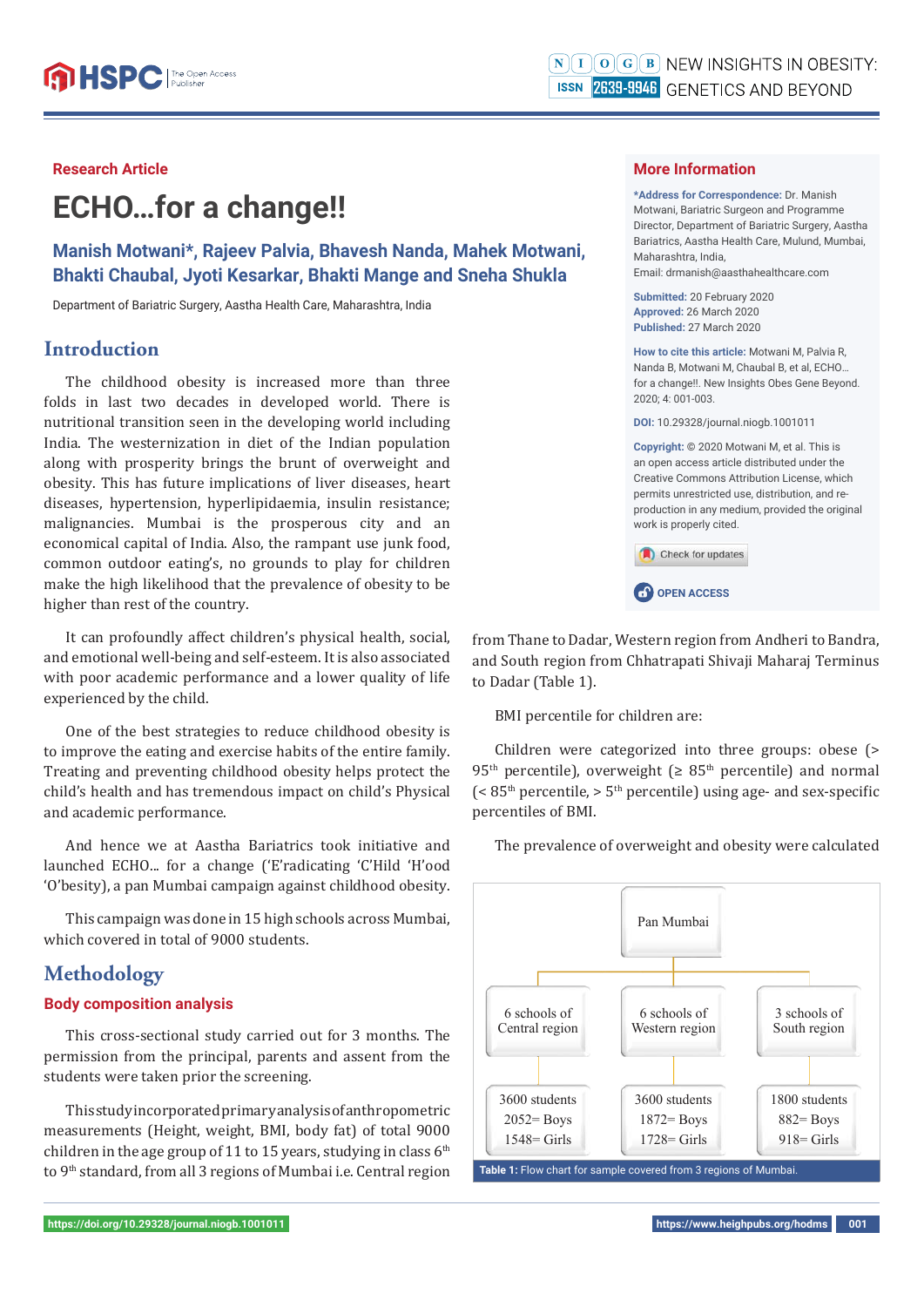by calibrated scales and using BMI for age/gender percentiles derived through child and teen BMI calculator developed by CDC. Structured questionnaires were designed for detailed diet recalls, assessment of physical activity patterns. Data collection was done by nutritionist with assistance of two trained interns.

## **Nutrition assessment**

Detailed diet recall questionnaire was circulated to each and every student. Interaction with parents and teachers were done regarding the food patterns, school lunches, snacking patterns, family eating habits, outings, their likes and dislikes were studied in detail.

Students were asked to fill 24-hour diet recall form and submit it to their respective class teachers

## **Habitual activity assessment**

The physical activity pattern was assessed through interaction with parents and teachers both. Child's socialising, active participation in curriculum was discussed with parents and teachers. Even the frequency of screening time i.e the time children are spending on TV/laptop/mobile phones and time for outdoor activity were noted down with the help of structured questionnaire.

#### **Physical evaluation**

Each student was evaluated for any present medical conditions and physical appearance like:

- **Breathlessness**
- **Lethargy**
- Double chin
- Excessive sweating
- Tiredness after even little activity
- Dark patches around neck
- Excess weight in abdomen and waist

# **Results**

Data of around 9000 students was collected from 15 schools across Mumbai, out of which 53.4% (4806) were boys and 46.6% (4194) were girls.

Table 2 shows, out of 4806 male students, 1028 (21.6%) were overweight and 817 (16.8%) were obese [BMI between 85th-95th percentile and > 95th percentile respectively]. Whereas out of 4194 female students, 805 (18.8%) were overweight and 612 (14.3%) were obese.

At the time of dietary evaluation, it's been observed that out of 9000 students, 3537 (39.3%) students were vegetarian and 5463 (60.7%) students were non vegetarian.

**https://doi.org/10.29328/journal.niogb.1001011 https://www.heighpubs.org/hodms 002**

The frequency of junk food was also analysed through the detailed 24-hour diet recall which was filled in by parents. In this form parents were asked to mention the frequency of outside/junk food, snacking pattern, and snack preferences of their children (Table 3).

When the parents and students were interrogated regarding the daily routine of them, it was found out that the number of children spending time in front of TV/laptop/ mobile phones for more than 2 hours a day was 5337 (59.3%), whereas number for less than 2 hours a day was 3663 (40.7%).

#### **Clinical assessment of overweight/obese students**

The students whose BMI was above  $85<sup>th</sup>$  percentile were assessed thoroughly for any preexisting health issues and the findings were: (Table 4).

After analysing the entire data, the parents- teacher education program was held where both the parents and teachers have been educated for home- based and school- based interventions to improve the health and to prevent further complications in child's life. Few examples are as follow:

School-based interventions

• High importance on physical activity

| <b>Table 2:</b> Gender wise distribution of Body Mass Index.cc |                       |              |                       |              |                     |              |              |              |  |  |
|----------------------------------------------------------------|-----------------------|--------------|-----------------------|--------------|---------------------|--------------|--------------|--------------|--|--|
|                                                                | <b>Central region</b> |              | <b>Western region</b> |              | <b>South region</b> |              | <b>Total</b> |              |  |  |
| <b>BMI</b>                                                     | <b>Boys</b>           | <b>Girls</b> | <b>Boys</b>           | <b>Girls</b> | <b>Boys</b>         | <b>Girls</b> | <b>Boys</b>  | <b>Girls</b> |  |  |
| Overweight<br>(85th -95th<br>percentile)                       | 437                   | 297          | 389                   | 352          | 202                 | 156          | 1028         | 805          |  |  |
| Percentage                                                     | 21.3%                 | 19.2%        | 20.8%                 | 20.3%        | 22.9%               | 17%          | 21.6%        | 18.8%        |  |  |
| Obese $(>95th)$<br>percentile)                                 | 339                   | 251          | 337                   | 247          | 141                 | 114          | 817          | 612          |  |  |
| Percentage                                                     | 16.5%                 | 16.2%        | 18%                   | 14.3%        | 16%                 | 12.40%       | 16.8%        | 14.3%        |  |  |

| Table 3: Frequency of Junk food. |                    |                     |  |  |  |  |
|----------------------------------|--------------------|---------------------|--|--|--|--|
| <b>Frequency of junk food</b>    | <b>Boys (4806)</b> | <b>Girls (4194)</b> |  |  |  |  |
| Daily                            | 217 (4.5%)         | 130 (3.1%)          |  |  |  |  |
| Once a week                      | 1778 (37%)         | 1367 (32.6%)        |  |  |  |  |
| More than once a week            | 2076 (43.2%)       | 1598 (38.1%)        |  |  |  |  |
| Occasionally                     | 735 (15.3%)        | 1099 (26.2%)        |  |  |  |  |

| Table 4: Clinical assessments and presence of medical issues of overweight/obesity |                      |                     |                  |                   |  |  |  |  |
|------------------------------------------------------------------------------------|----------------------|---------------------|------------------|-------------------|--|--|--|--|
| <b>Medical</b><br><b>Conditions</b>                                                |                      | <b>Overweight</b>   | <b>Obese</b>     |                   |  |  |  |  |
|                                                                                    | Boys $(n =$<br>1028) | Girls ( $n = 805$ ) | Boys $(n = 817)$ | Girls $(n = 612)$ |  |  |  |  |
| <b>Breathlessness</b>                                                              | 223(21.6%)           | 167(20.8%)          | 402 (49.2%)      | 314(51.3%)        |  |  |  |  |
| Lethargy                                                                           | 390(37.9%)           | 216(26.8%)          | 591 (72.3%)      | 420(68.7%)        |  |  |  |  |
| Double chin                                                                        | 426(41.4%)           | 306(38%)            | 760(96%)         | 548(89.6%)        |  |  |  |  |
| Excessive<br>Sweating                                                              | 188 (18.3%)          | 162(20.1%)          | 397(48.6%)       | 314(51.3%)        |  |  |  |  |
| Dark patches<br>around neck                                                        | 136(13.2%)           | 88 (10.9%)          | 380(46.5%)       | 239(39%)          |  |  |  |  |
| Excess weight<br>around abdomen<br>and waist                                       | 480(46.7%)           | 388 (48.2%)         | 770(94.2%)       | 572(93.4%)        |  |  |  |  |
| Depression/anxiety                                                                 | 94(9.2%)             | 101 (12.6%)         | 215(26.3%)       | 225(36.8%)        |  |  |  |  |